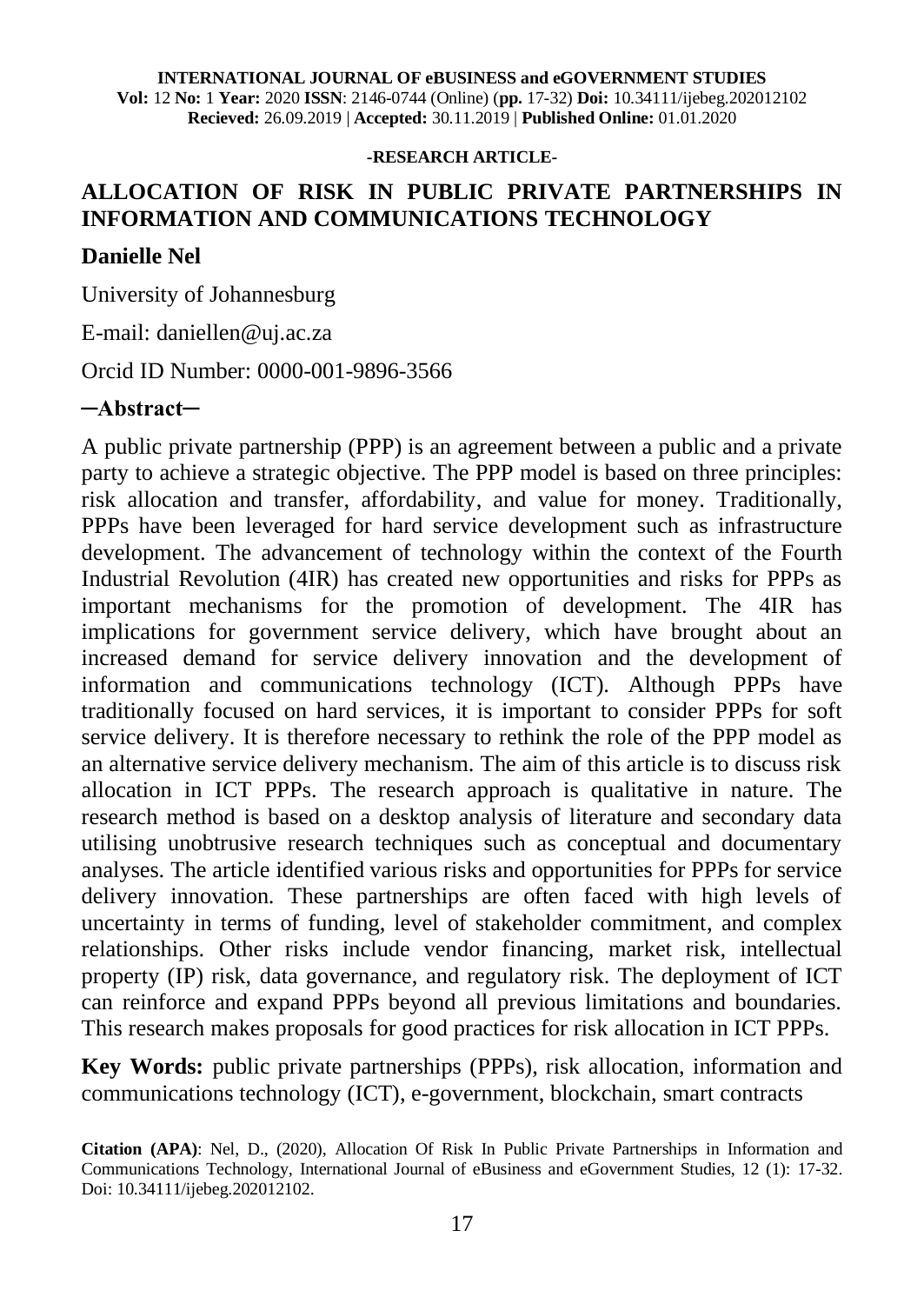#### **JEL Classification:** O39

#### **1. INTRODUCTION**

The world is currently experiencing dynamic changes due to the Fourth Industrial Revolution (4IR), with the rules of change and transformation being continuously rewritten. This phenomenon fundamentally disrupts and transforms the way the world works. A new rubric of technological innovations is characterised by a fusion of technologies that blur the lines between the physical, digital, biological, and neuro-technological spheres. These dynamic changes exert pressure on governments to reinvent themselves to deliver new services and improve existing ones, while operating more efficiently, with greater transparency and a growing focus on the service user (Balkaran, 2010:1-2). Governments often lack the capacity and resources to stay ahead of technological advancement. The rationale behind public private partnerships (PPPs) is to leverage private sector capacity and resources to assist in delivering certain hard and soft public services. PPPs are contractual arrangements between the public and private sector, which are generally long-term in nature. If correctly implemented, PPPs can mobilise socioeconomic goals. The implementation of PPPs stimulates the delivery of continued, lucrative public organisations or services, by mobilising private sector proficiency and conveying a substantial amount of risk to the private sector towards value for money (Nel, 2014). Information and communications technology (ICT) is often difficult to fit into the PPP model (Delmon, 2009:513). This article aims to clarify the role of ICT in PPPs.

A qualitative research approach was used, analysing literature and secondary data through unobtrusive research techniques. Unobtrusive research techniques are non-reactive and information is gathered though public documents. Three types of techniques are observed, namely conceptual, content, and historical/comparative analyses (Auriacombe, 2016:6-10). The article is conceptual and descriptive in nature, and therefore applied conceptual and comparative analysis of secondary data, scholarly literature, and government reports and policies. The aim of this article is to discuss the role of risk allocation in ICT PPP projects. Firstly, a conceptual clarification of ICT and its role in terms of PPPs is provided. Secondly, the article provides an overview of the risks and opportunities regarding ICT PPPs. Critical success factors (CSFs) in ICT PPPs are outlined, and the various PPP models in e-government PPPs are identified. Lastly, an overview of risk allocation in ICT PPPs is provided.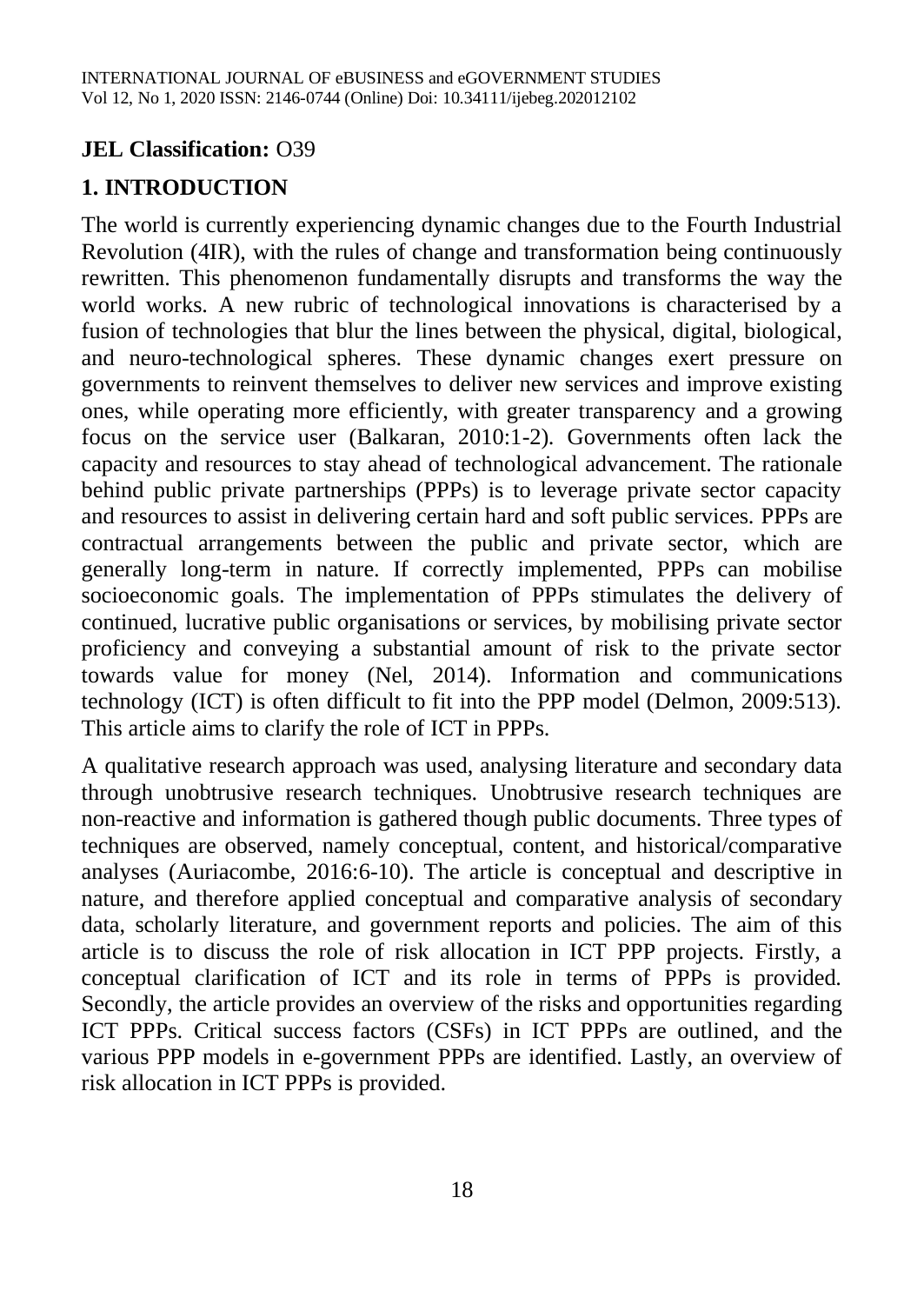#### **1.1. Conceptualising public private partnerships (PPPs)**

A PPP is defined as "any contractual or legal relationship between public and private entities, aimed at improving or expanding infrastructure services" (Delmon, 2011:2). PPPs have become significant mechanisms to address the shortage of government resources and public sector inefficiencies (Kwofie, Afram & Botchway, 2015:59). The benefits of PPPs include accelerated infrastructure development, improved service quality, affordability, sharing of risk, and value for money (Bwanali & Rwelamila, 2016:116). Albertus (2016:25) identified three critical areas of management challenges in PPPs, namely achieving public value and return on government investments, risk sharing and risk management, and PPP governance and public accountability.

# **2. PPPs AND INFORMATION AND COMMUNICATIONS TECHNOLOGY (ICT)**

Limited literature is available on ICT for public service delivery, or ICT PPPs, particularly in developmental and emerging countries (Albertus, 2016:16). Governments should seek to increase connectivity through large bandwidth and technological innovation (Delmon, 2011:174). ICT PPPs have been adopted in developed countries since the late 1990s (Albertus, 2016:17). Africa has ICT infrastructure challenges; an alternative for the lack of investment in ICT infrastructure in Africa is the use of PPPs (Bwanali & Rwelamila, 2016:114). A number of fibre optic backbone systems have been developed by PPPs. Traditionally, PPPs in ICT have focused on fibre optic networks, satellite systems, mobile mast networks, local loop unbundling, securitisation, and video and telecommunication services (Delmon, 2009:514).

A rapidly changing environment due to the 4IR has created new markets in ICT. In addition, the increased demand for technological innovation has exceeded funding and commercial activity available from the public sector (Delmon, 2011:173-174). Most PPPs in the field of ICT have been driven primarily by mobile applications and Internet access (Witters, Marom & Steinert, 2012:84).

## **2.1. ICT**

Albertus (2016:17) defines ICT as "technologies such as the Internet, Intranets, Extranets, ERP and other such technologies, which serve as basic infrastructure for a variety of services and service improvements facilitating effective and efficient public management". The deployment of ICT is essential for development (Haenssgen, 2018:358). ICT policies should be geared towards universal access and the capacity to develop an ICT-driven economy, which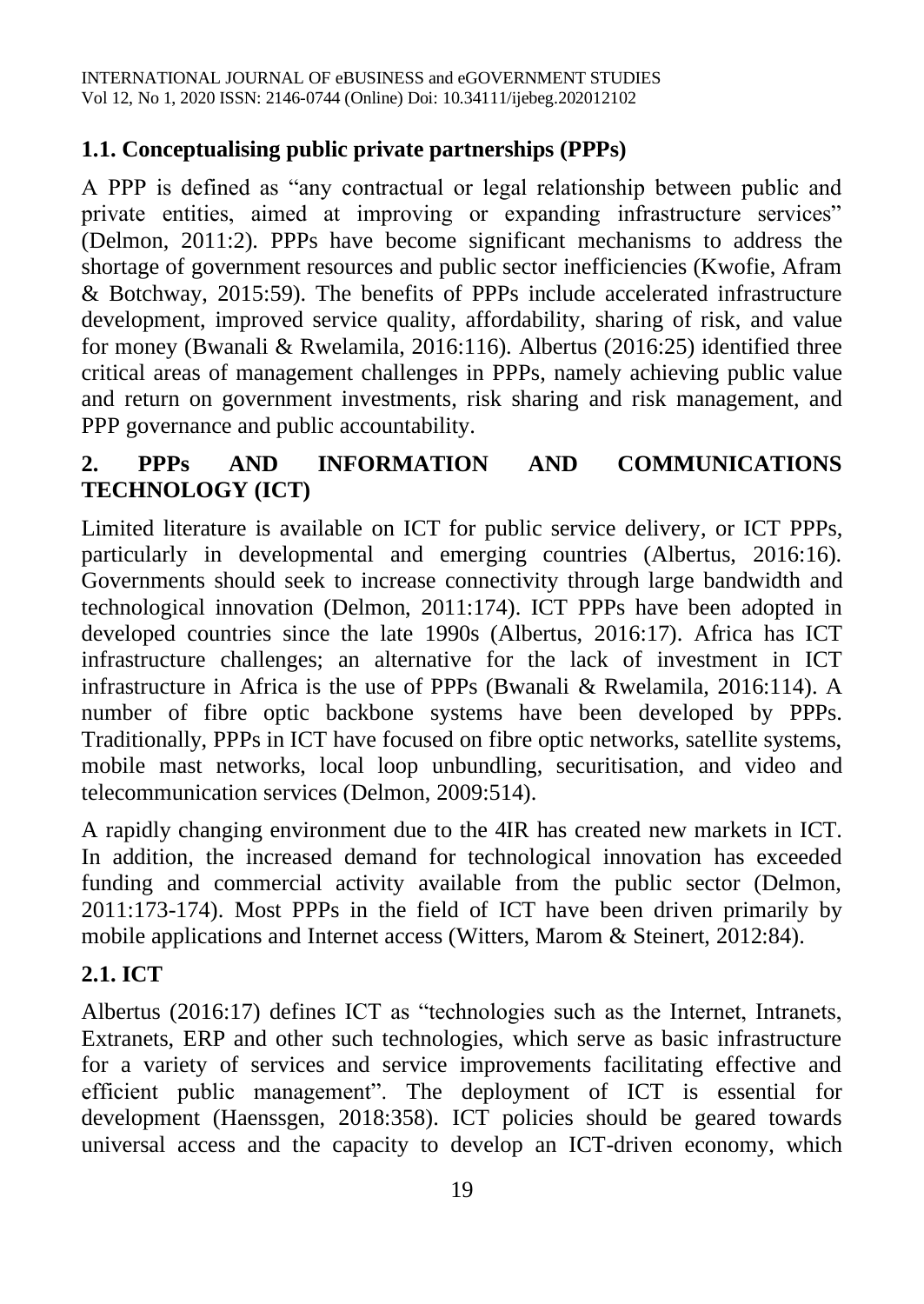would in turn lead to economic development (Williams, 2012:65). The application of ICT through PPPs can address the speed and access of service delivery (Sharma & Seth, 2011:15). E-government stresses ICT development in government service delivery (Kaliannan, Awang & Raman, 2010:210). More recent PPPs have focused on e-government, management and information systems, broadband, and the introduction of blockchain technology.

#### **2.2. E-government**

E-government relates to the manner in which governments make use of ICT to deliver electronic services (e-services) to citizens in an efficient manner (Irani et al., 2012:299). E-government is central to transforming public governance. There is an increased focus on how ready governments are to benefit from ICT development. Innovative e-government initiatives should be sought, incorporating e-readiness performance indicators (Potnis & Pardo, 2010:345). An example of the most e-ready countries include Estonia and Singapore. Estonia has been recognised as the leader in technology and e-government, and as the most techsavvy society in the world (Schulze, 2019:1; Mumbai, 2013:1).

The advancement of e-government is a move away from traditional procurement mechanisms to a greater reliance on collaborating (Allen et al., 2005:370). The development of e-government is reliant on available technical skills; governments often do not possess the technical capacity to develop such initiatives, which makes PPPs in ICT essential. Narasimhan and Dasa Aundhe (2014:2197) argue that PPP is an "appropriate model for ICT adoption in an e-governance context, especially when the scope and innovativeness of the project is high". Risk sharing in these projects can be beneficial to their success, because these projects are "typically fraught with challenges and uncertainties on the account of the novelty of the project, demanding new ways of thinking and acting" (Narasimhan & Dasa Aundhe, 2014:2197). Nasim and Sushil (2010:344) argue, "A PPP in offering e-government services is a viable alternative towards sustainability and faster growth of e-government initiatives". A move towards digital government is required for governments to fully adapt to the 4IR. Digital government is "the state-of-the art paradigm in public administration science, it entails the provision of user-centric, innovative and agile public services" (Allessie, Sobolewski & Vaccari, 2019:10).

## **3. RISKS AND OPPORTUNITIES**

Nel (2014:46) identified a number of barriers and risks to the successful completion of PPPs in general, namely that there is a lack of government support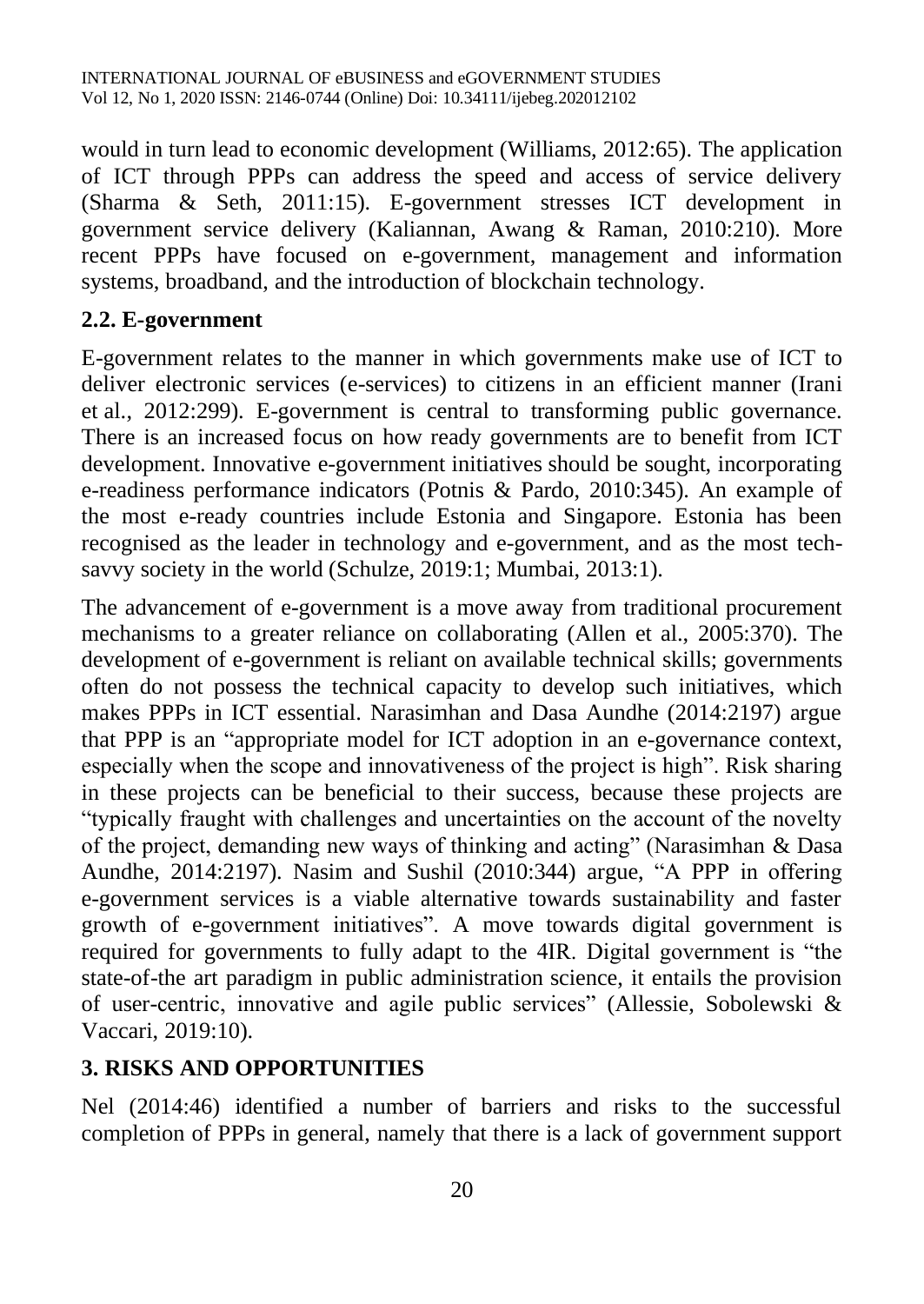for private providers and a lack of oversight; the quality of projects is not ensured; there is a lack of transparency in PPPs; the market of private providers is underdeveloped; there is a lack of buy-in from constituents, public awareness and understanding, and political commitment; inconsistent implementation of legislation; limited programme activity; ineffective procurement; and a lack of emphasis on the environmental performance of PPPs.

Typical risks in ICT include market risk, technology, intellectual property (IP), regulation, and vendor finance. The single most challenging aspect in terms of managing risk in ICT PPPs is the dynamic and changing nature of technology and the industry itself. This risk factor has a spill-over effect; flexibility is therefore key throughout the project life cycle. Possible changes need to be anticipated in advance. The competitive nature of the ICT sector makes it difficult for lenders to obtain revenue certainty. Financing ICT on a limited recourse basis results from the rapidly changing nature of the industry. IP is difficult to manage when changes occur, such as royalty payments increasing or when relevant rights are no longer available. Project specifications will also change when new technology is implemented. A regulatory system is needed that is stable yet flexible enough to protect the integrity of the project. Governments may struggle to keep up with the changing pace in terms of developing and implementing policies to provide a conducive environment for the successful execution of PPPs (Delmon, 2009:513- 516).

Delmon (2011:3) identified a number of lessons learned for effective preparation and implementation of PPPs. Firstly, PPPs prepared in a hurry do not receive sufficient technical assistance. A thorough feasibility study is therefore required to determine affordability, value for money, and risk allocation. Secondly, PPPs should be developed as strategic policy projects, aligned to sectoral development strategies. Lastly, the government should play a key role in monitoring the performance of the public and private partners, project implementation, and contract administration (Delmon, 2011:3). Challenges experienced in PPPs include lack of clear government policy, lack of political buy-in, weak public sector capacity, and lack of robust feasibility studies (Bwanali & Rwelamila, 2016:112).

## **3.1. Risk allocation and sharing**

Mouraviev and Kakabadse (2012:264) emphasise that "risk should be transferred to the party best able to manage it with the lowest cost". Risk allocation entails an agreement to deal with certain risks through a specified mechanism, which may involve sharing the risk or the management of the penalties related to the risk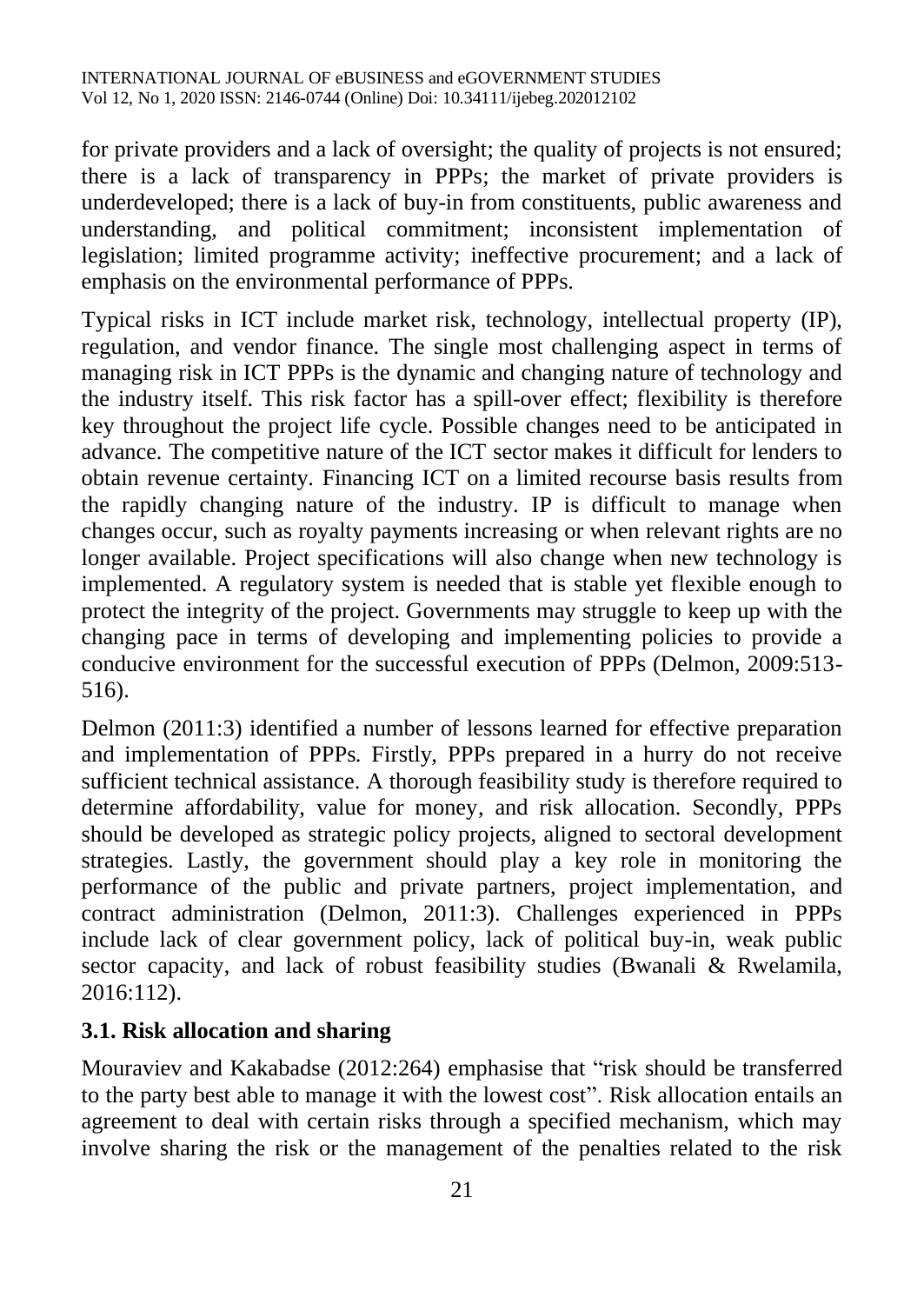(Albertus, 2016:xvii). Risk allocation has a direct financial impact on the success or failure of a PPP project. Risk allocation could result in lower overall project costs and provide enhanced value for money when compared to traditional procurement options. The allocation of risk should reflect the specific context and characteristics of the project, as well as the strengths of each party (Albertus, 2016:154).

Depending on the type of PPP, risk allocation in PPPs is treated on a case-by-case basis because circumstances, context, and resources differ from case to case (Nel, 2014:81). For instance, civil law PPP contracts differ from common law contracts in that administrative law generally governs them. Furthermore, it seems that the differences between common law and civil law do not play a significant role when it comes to general risk allocation. In this context, an individual country's background and political objectives are probably more important (Global Infrastructure Hub, 2016:5-6). A successful PPP project must have a workable, commercially viable, and cost-effective risk-sharing approach. The risk-sharing approach is an essential aspect to include in developing the PPP agreement, to ensure that the contractual document creates a bankable risk allocation (Delmon, 2011:95).

PPPs are not homogenous in terms of structure, organisation, and risk allocation (Latteman, Stieglitz & Kupke, 2009:368). There is no one-size-fits-all approach; each individual PPP will have its own way of documenting general risk allocation. The risk allocation summary suggested in Table 1 may provide useful applications for risk allocation in ICT PPPs.

| <b>Risk</b>                         |    | <b>Appropriate Party</b> | <b>Factors</b>                                                                                                                                                          |
|-------------------------------------|----|--------------------------|-------------------------------------------------------------------------------------------------------------------------------------------------------------------------|
| <b>Planning</b><br><b>Statutory</b> | or | Public                   | Planning and statutory process undertaken in<br>advance of tender.                                                                                                      |
| <b>Political</b>                    |    | Public                   | Events of war, civil unrest, change in law, and<br>failure and delays by public sector entities.                                                                        |
| Completion                          |    | Private                  | Completion of design, construction,<br>and<br>installation, including the adequacy of the design<br>works, nature of technology to be used, and<br>resources available. |
| <b>Currency</b>                     |    | Public                   | Monetary regulations and market conditions can<br>limit the extent to which local currency can be<br>converted to foreign currency.                                     |

**Table 1: Risk Allocation for ICT PPPs**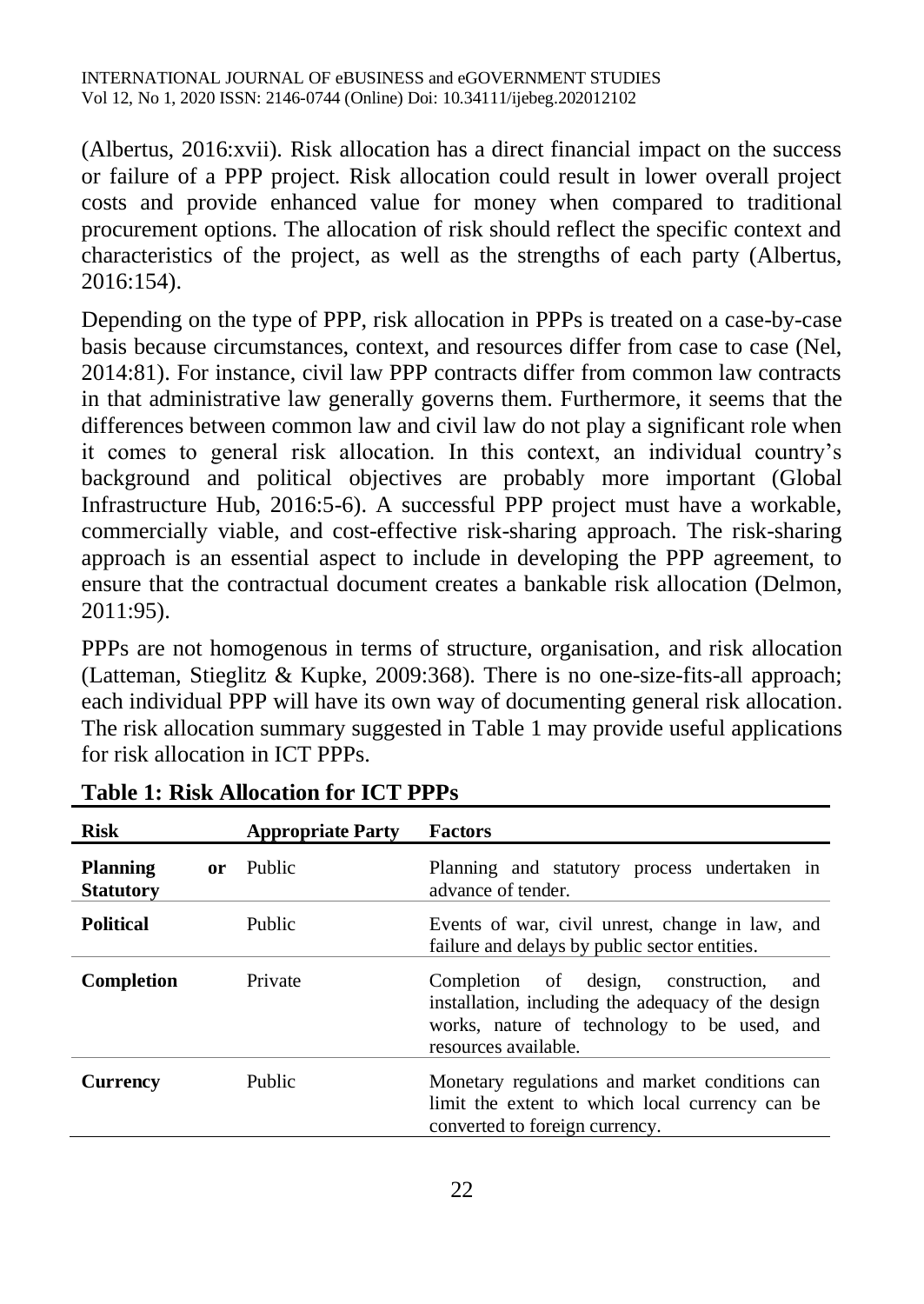| <b>Risk</b>                                                    | <b>Appropriate Party</b>  | <b>Factors</b>                                                                                                                                                 |  |
|----------------------------------------------------------------|---------------------------|----------------------------------------------------------------------------------------------------------------------------------------------------------------|--|
| IP                                                             | Public/Private/<br>Shared | Issues relating to the ownership of IP, including<br>commercialisation,<br>patents, and proprietary<br>information.                                            |  |
| <b>Off-Take</b>                                                | Shared                    | Reduction in and failure of the use of the services<br>provided by the facility.                                                                               |  |
| <b>Misspecification</b><br>Output<br>оf<br><b>Requirements</b> | Public                    | Information and resources relevant for output<br>requirements.                                                                                                 |  |
| Performance                                                    | Private                   | Works adhere to contract specifications regarding<br>performance.                                                                                              |  |
| <b>Financial</b>                                               | Private                   | The private party undertakes the investment and is<br>for the<br>responsible<br>financing<br>of<br>capital<br>expenditure.                                     |  |
| <b>Design</b>                                                  | Private                   | A degree of risk sharing can take place, where the<br>public partner has an informational advantage.                                                           |  |
| <b>Construction</b>                                            | Private                   | Private sector performance is contractually<br>binding. A degree of risk sharing can take place<br>where the public partner has an informational<br>advantage. |  |
| <b>Operation</b>                                               | Private                   | Private sector performance is contractually<br>binding. A degree of risk sharing can take place<br>where the public partner has an informational<br>advantage. |  |
| <b>Utilities</b>                                               | Private                   | Utilise due diligence and contingency plans as<br>mitigation measures.                                                                                         |  |
| <b>Demand</b>                                                  | Public                    | Government provides guarantees.                                                                                                                                |  |
| <b>Sub-Contractor</b>                                          | Private                   | As mitigation measure, utilise professional<br>indemnity insurance.                                                                                            |  |
| <b>Time Schedule</b>                                           | Private                   | Private<br>sector performance is<br>contractually<br>binding.                                                                                                  |  |
| <b>Latent Defects</b>                                          | Private                   | Likelihood or impact can be mitigated through<br>efficient environmental assessment<br>and<br>due<br>diligence.                                                |  |
| <b>Maintenance</b>                                             | Private                   | Efficient facilities management, sub-contractor<br>agreements, and contingency funds can aid risk<br>mitigation.                                               |  |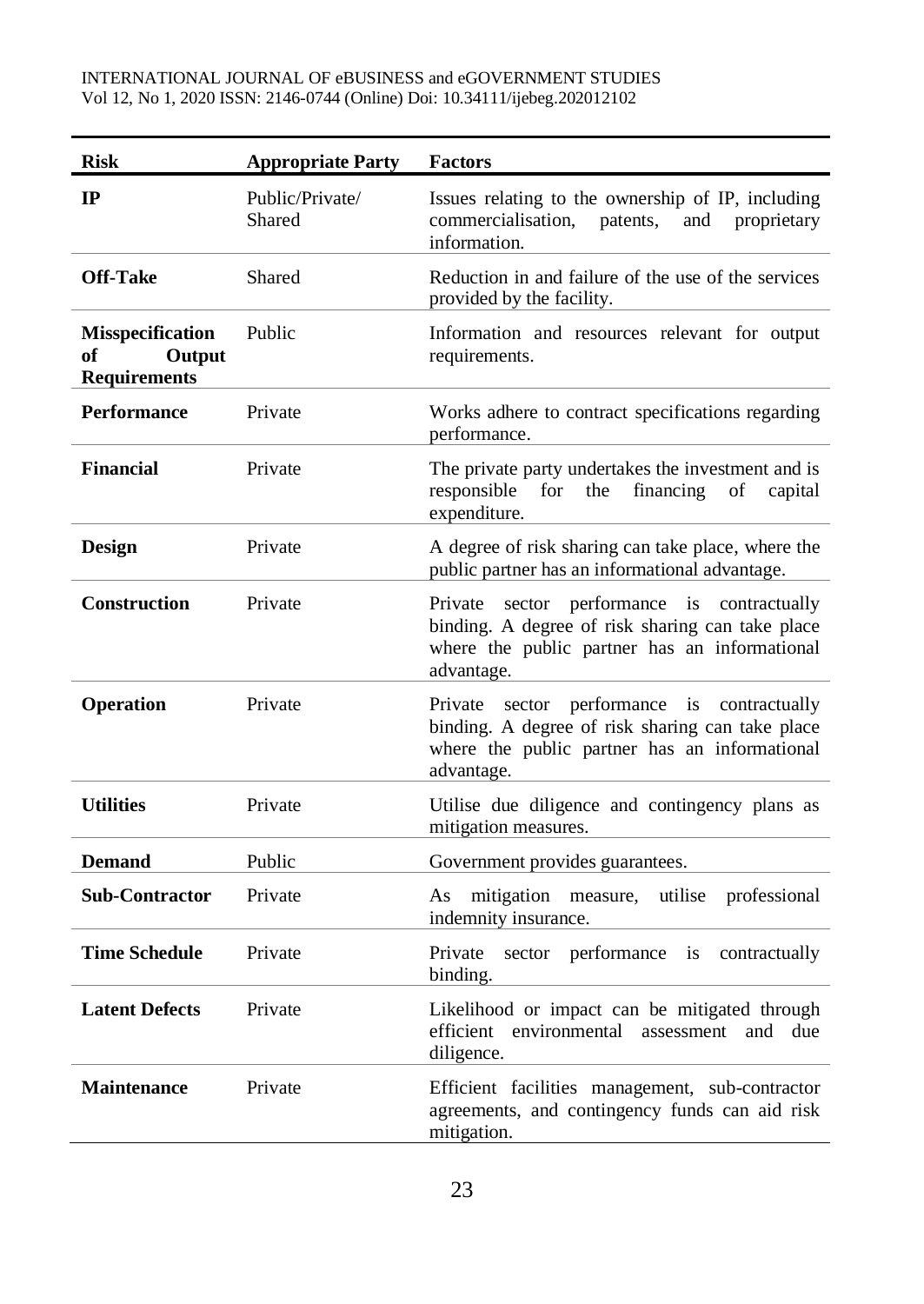| <b>Risk</b>                                                        | <b>Appropriate Party</b> | <b>Factors</b>                                                                                                                                                                         |
|--------------------------------------------------------------------|--------------------------|----------------------------------------------------------------------------------------------------------------------------------------------------------------------------------------|
| <b>Exchange Rate</b>                                               | Public                   | Government provides guarantees for fixed real<br>exchange rate, hedging of costs, and indexing<br>tariffs.                                                                             |
| Changes in the<br><b>Needs</b><br>of<br>the<br><b>Wider Public</b> | Public                   | The government has the informational advantage<br>and the needs of the public are often affected by<br>policy.                                                                         |
| Social                                                             | Public                   | The reaction and interaction between the project<br>and society at large.                                                                                                              |
| <b>Cost Overrun</b>                                                | Shared                   | Significant percentage should be carried by the<br>private partner, taking into account the economy,<br>efficiency,<br>financial<br>management,<br>and<br>subcontracting arrangements. |
| <b>Environmental</b>                                               | Public                   | The reaction and interaction between the project<br>and the natural environment.                                                                                                       |
| <b>Technology</b>                                                  | Private                  | The loss resulting from technological changes or<br>failure.                                                                                                                           |
| Legislative<br>or<br><b>Regulatory</b>                             | Shared                   | Neither the public nor private partner has<br>influence over changes in national legislation.                                                                                          |
| <b>Interest Rate</b>                                               | Private                  | Apply denomination tools for bargaining.                                                                                                                                               |
| <b>Residual Value</b>                                              | Private                  | Ultimate reimbursement to the private partner<br>based on the condition of the facility.                                                                                               |
| <b>Availability</b>                                                | Private                  | Penalties applied as risk mitigation if the private<br>partner does not meet output specifications.                                                                                    |

Source: Adapted from Delmon (2011:98-112), Nel (2014:80-81), Delmon (2009:190), Iossa Spagnolo and Vellez (2007:4-15) and International Monetary Fund (IMF, 2004:18,31).

Risk should be allocated to the party who is more capable of controlling the risk and who is less risk averse. Furthermore, the roles of the various partners in the PPP will influence the risk allocation. For instance, the issue of ownership of IP rights will be determined by the roles of the various counterparts in the PPP. Typically, the PPP exists to draw on a private sector party's depth of expertise in technology management and in product development, and this is a key factor in determining ownership of IP rights. Agreements generally specify who should own the developed IP because of the activities undertaken within the framework of the agreement. The IP could be owned either by the public partner, the private partner, or it could be shared (Taubman, 2004:17). The risk allocation will also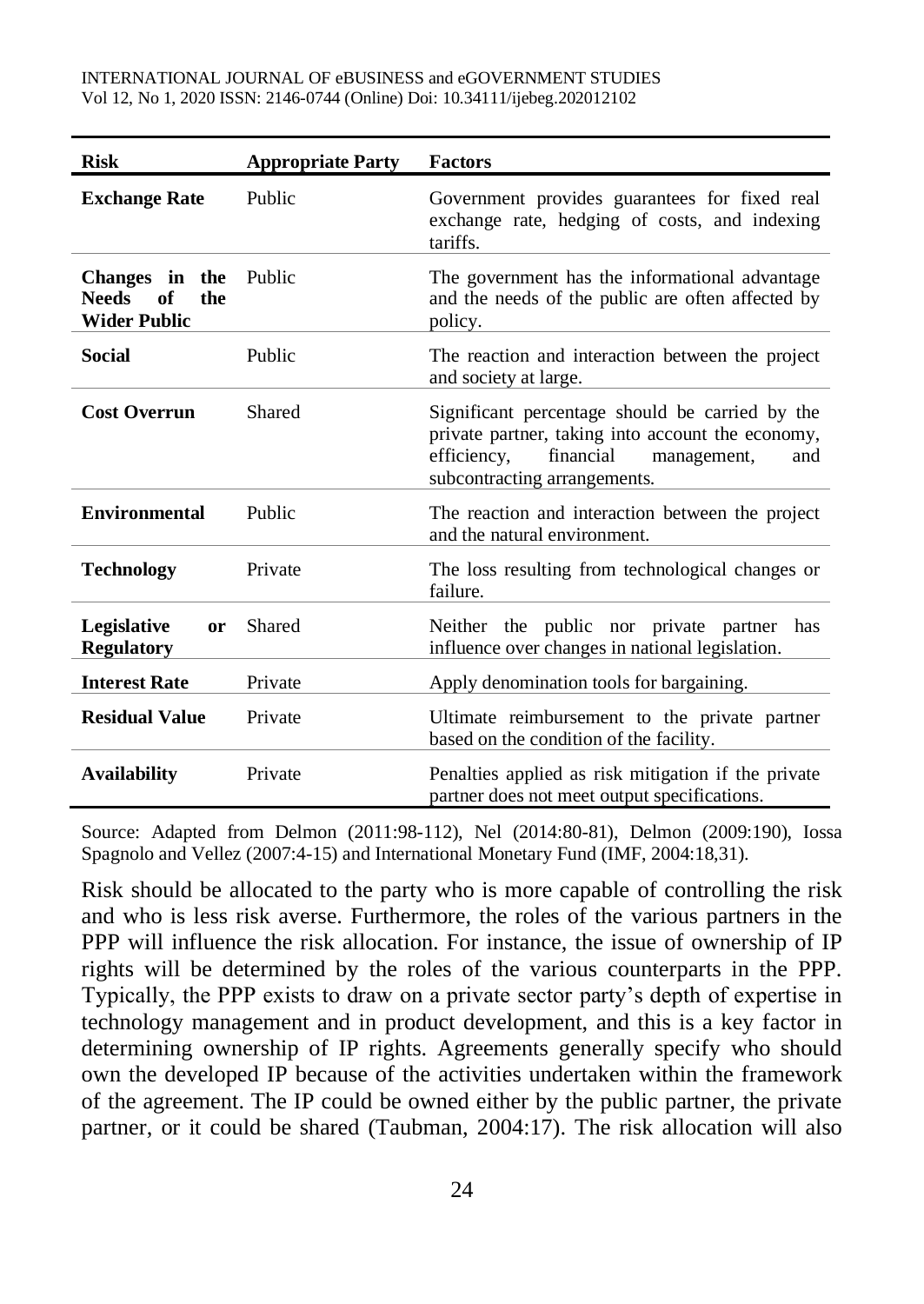depend on the PPP model that is followed. Table 2 outlines the various PPP models relevant to ICT.

| <b>Type of Contract</b>                                                                                                 | <b>Duration</b> | <b>Nature of Contract</b>                                                                  | <b>ICT PPP Example</b>                                                                                         |
|-------------------------------------------------------------------------------------------------------------------------|-----------------|--------------------------------------------------------------------------------------------|----------------------------------------------------------------------------------------------------------------|
| <b>Service Contract</b>                                                                                                 | 1-3 years       | <b>Technical service</b>                                                                   | design<br>Website<br>and<br>ICT<br>management,<br>capacity building                                            |
| <b>Management</b><br><b>Contract</b>                                                                                    | 3-8 years       | Manage<br>operation<br>of<br>government service                                            | Call centre staffing                                                                                           |
| <b>Lease</b>                                                                                                            | $8 - 15$        | Manage, operate, maintain,<br>and invest in a service                                      | <b>ICT</b><br>Land<br>for<br>infrastructure<br>online<br>development,<br>registries                            |
| <b>Build Operate Own</b><br>( <b>BOO</b> )<br><b>Build</b><br><b>or</b><br>Own and<br><b>Operate</b><br>Transfer (BOOT) | $15 - 25$       | Construct<br>and<br>operate<br>facilities<br>for<br>necessary<br>service provision         | infrastructure.<br><b>ICT</b><br>e-procurement systems,<br>e-business<br>portals,<br>network of kiosks         |
| <b>Concession</b>                                                                                                       | $15-30$         | Manage,<br>operate, repair,<br>and invest in<br>maintain,<br>public service infrastructure | Telecom operations and<br>expansion; toll<br>road,<br>bridge,<br>airport<br><b>or</b><br>facilities management |

**Table 2: E-government and ICT PPP models**

Source: Adapted from The Institute for Public Private Partnerships (2009:7)

#### **3.2. Critical success factors (CSFs) for ICT PPPs**

Research on CSFs for ICT PPPs is limited; however, case studies from Singapore indicate a number of CSFs, and Taher, Yang and Kankanhalli (2012:3) identified CSFs in e-government projects in Singapore. The CSF concept is a systematic way of identifying the key areas that require management's constant attention, monitoring, and management in order to achieve the strategic objectives of the PPP (Babatunde, Perera & Zhou, 2015:82). The findings from these case studies reveal that best practices include the government's partner's commitment to deploy ICT innovation and re-engineer business processes in response to the new ICT, and the implementation of state-of-the art technology requires management of fault tolerance (Taher et al., 2012:5-6). Table 3 provides a summary of CSFs that can serve as best practices in terms of managing and implementing ICT and e-government projects. The first column outlines the CSF and the second column outlines where in the project life cycle the CSF is relevant; during establishment, development, or all stages.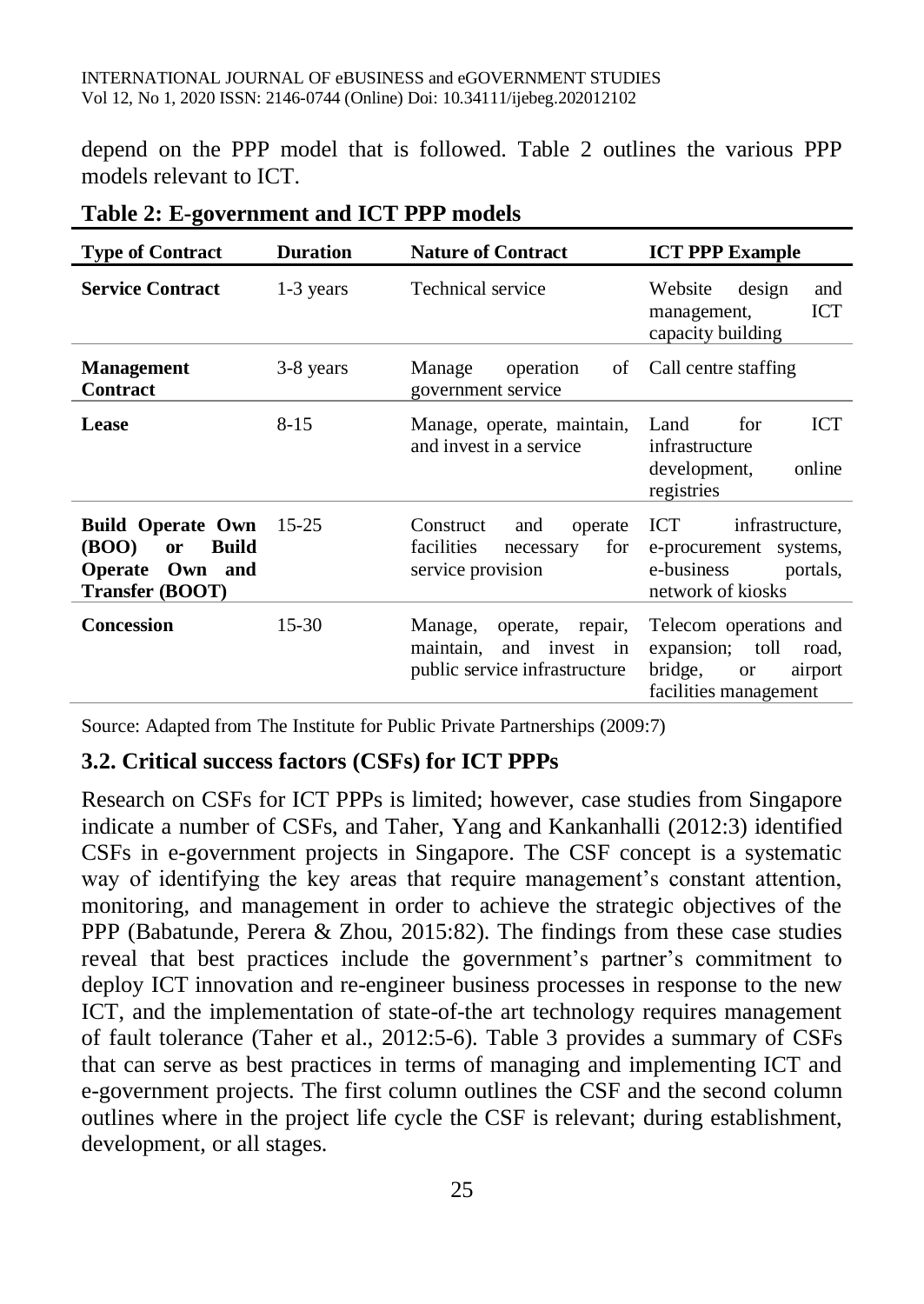#### INTERNATIONAL JOURNAL OF eBUSINESS and eGOVERNMENT STUDIES Vol 12, No 1, 2020 ISSN: 2146-0744 (Online) Doi: 10.34111/ijebeg.202012102

| Life<br><b>Project</b><br><b>Cycle Stage</b> | Factors                                                                                         |  |  |
|----------------------------------------------|-------------------------------------------------------------------------------------------------|--|--|
| <b>Establishment</b>                         | Feasibility study                                                                               |  |  |
|                                              | Systematic evaluation of partners                                                               |  |  |
|                                              | Clear definition of roles and expectations                                                      |  |  |
|                                              | Establishment of key performance indicators and performance monitoring<br>system                |  |  |
|                                              | Risk allocation to the relevant parties                                                         |  |  |
|                                              | Strong and robust agreement                                                                     |  |  |
|                                              | Formation of PPP structure                                                                      |  |  |
|                                              | Adoption of the appropriate project funding structure                                           |  |  |
|                                              | Securing project buy-in from all stakeholders and establishing a common<br>vision               |  |  |
|                                              | Clear definition of customer segments and branding and marketing                                |  |  |
|                                              | Incentivise stakeholder commitment                                                              |  |  |
|                                              | Public agency to take joint responsibility for overall business development                     |  |  |
| <b>Development</b>                           | All stakeholders should be involved in the review and re-engineering<br>process                 |  |  |
|                                              | Consolidate and integrate cross-agency requirements                                             |  |  |
|                                              | Revolutionary business process change                                                           |  |  |
|                                              | Undergo pilot trials and learn from past experience                                             |  |  |
|                                              | Adopt a phased approach to make vital adjustments and mitigate risk                             |  |  |
|                                              | Supportive management with high fault-tolerance in the use of state-of-<br>the-art technologies |  |  |
|                                              | Commitment of government partner to continuous ICT innovation and<br>service excellence         |  |  |
| All stages                                   | Eco-centric leadership structure                                                                |  |  |
|                                              | Commitment from all parties to allocate, time, resources, and efforts                           |  |  |
|                                              | Willingness to adapt and change mindset                                                         |  |  |

# **Table 3: CSFs for e-government PPPs**

Source: Adapted from Taher et al. (2012:5-6)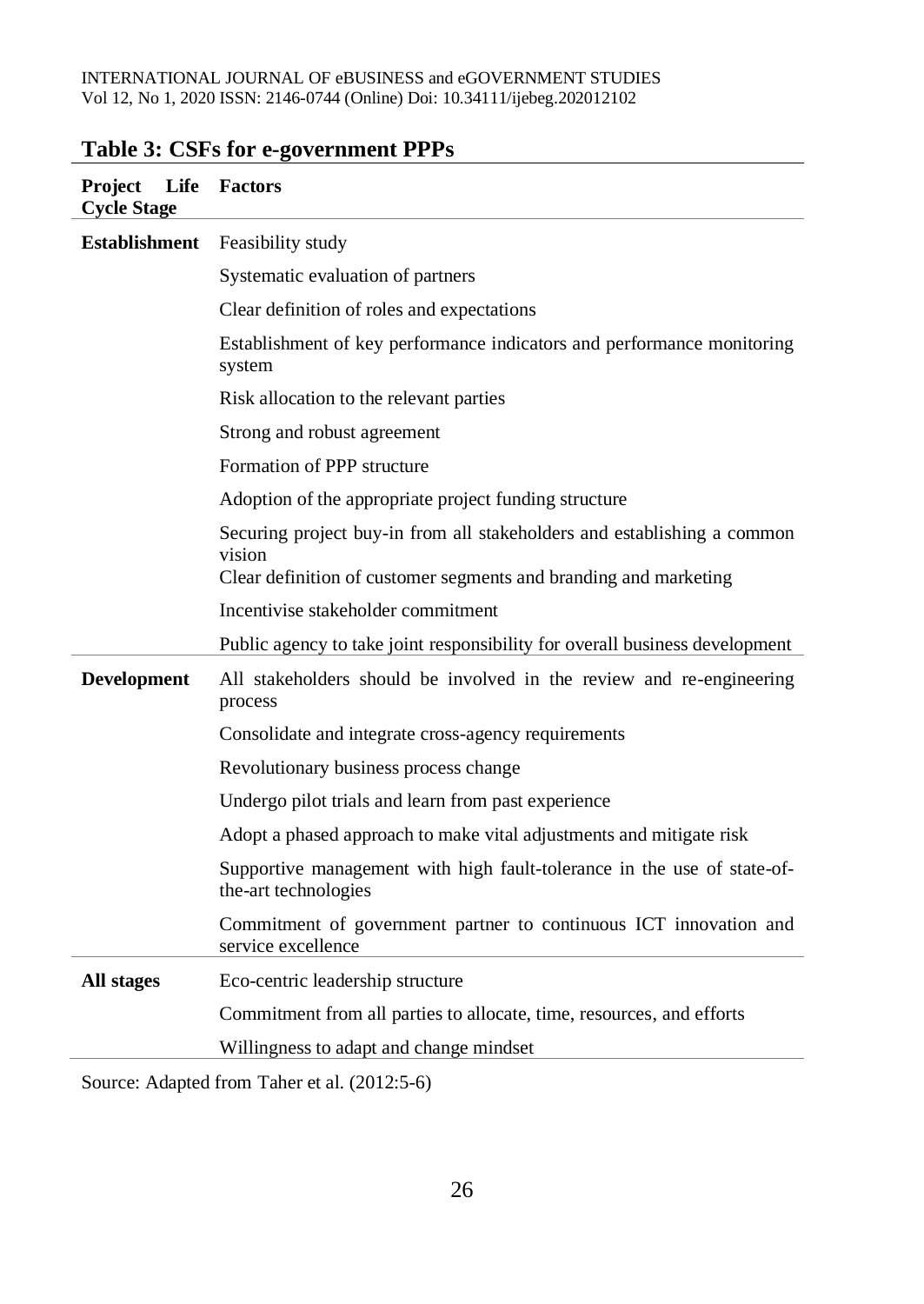#### **3.4. Opportunities for PPPs: Blockchain and smart contracts**

Blockchain is the most innovative technology to be considered under the new digital government paradigm (Allessie et al., 2019:10). Blockchain is a novel digital concept for storing data by decentralising and securing trust between parties wishing to perform a transaction (Norberg, 2019:3). Transactions between parties usually take place through a centralised method that involves a third party such as a financial institution, which could result in security risks and financial costs (Alharby & Van Moorsel, 2017:125). The blockchain system works on a peer-to-peer system by combining a high-level of security based on cryptography (Magnier & Barban, 2018:189). It provides a number of benefits. Firstly, it reduces economic costs, time, and complexities in executing information exchange and administrative functions. Secondly, it reduces fraud, bureaucracy, and corruption via smart contracts. Furthermore, it offers increased automation, transparency, efficiency, integrity, security, and auditability. Lastly, it contributes to increased public trust due to effective record keeping and information availability (Allessie et al., 2019:10). Blockchain provides the opportunity to enlarge the contracting space in PPPs through smart contracts (Cong & He, 2019:1754). Blockchain technology processes currency transactions and ensures that transactions comply with programmed rules through smart contracts (Karamitsos, Papadaki & Al Barghuthi, 2018:177).

A PPP is based on the foundation of a solid agreement and contractual arrangement. A contract is a binding agreement between two or more parties. The digital revolution has introduced new opportunities to formalise and operationalise relationships and contracting (Sadiku, Eze & Musa, 2018:538). Smart contracts provide a digital workflow process, whereby a series of binding steps need to be undertaken before an outcome is reached, and the contract ends after the completion of this process. Smart contracts can provide the public sector the ability to ensure certainty and transparency in transactional processes. Over 46 countries across the globe have launched 200 blockchain initiatives (Berryhill, Bourgery & Hanson, 2018:19-20). Smart contracts reduce transaction time and costs as the contracts execute themselves by integrating the Internet of Things (IoT) into the blockchain. Contractual fraud is easily detected, thus enhancing the security of contracts (Min, 2018:35). Solarte-Vásquez and Rungi (2018:34) describe smart contracting as "a proactive contract management approach that highlights the value-creation potential of collaborative contract negotiation design and techniques". Smart contracts offer a mechanism for smart partnering, which will enhance the efficiency of PPPs, which could increase efficiency in setting clear agreements, automating contract administration and management, and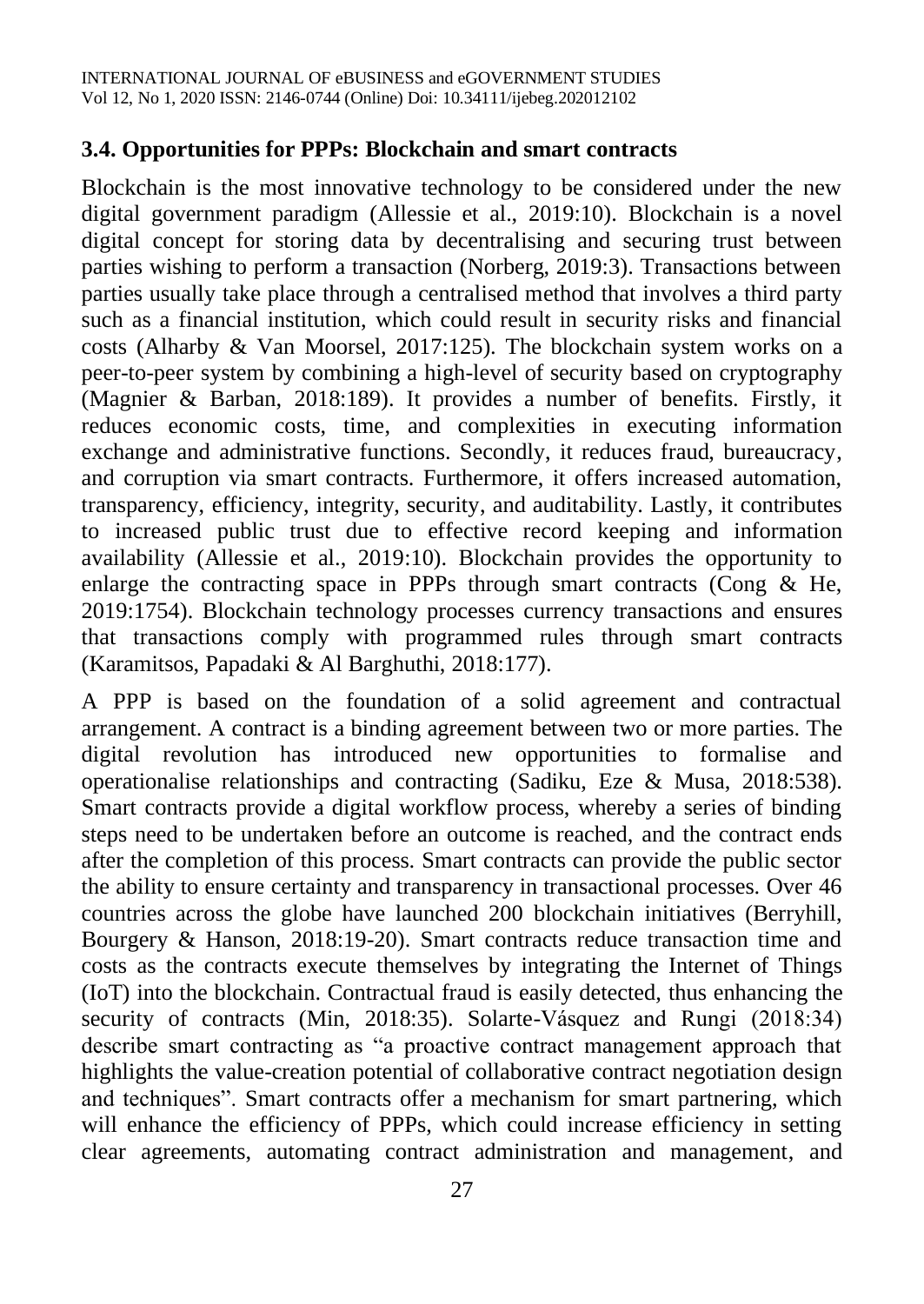improving risk allocation. The smart partnership concept shifts the attention from procurement and compliance to collaborative management practices (Saidel, 2017:124). Smart contracting is a proactive approach to operationalising contract theory and to seamlessly integrate operational and financial systems (Solarte-Vásquez & Nyman-Metcalf, 2017:208; Sklaroff, 2017:263). The open sharing of information and open innovation is an effective way of boosting partnership success (Wermeille et al., 2015:4).

## **4. CONCLUSION**

The use of PPPs for ICT and e-government development offers a number of opportunities. The public sector does not have the capacity to fully participate in the 4IR, while PPPs offer the government affordability, value for money, and risksharing opportunities in order to develop its digital capabilities to improve service delivery. The deployment of PPPs can improve service delivery and contribute to development. In order for governments to fully participate in the 4IR, robust strategies for ICT PPPs need to be developed. Risk allocation and sharing frameworks can assist in the effective management of PPP agreements. CSFs were identified in this article for consideration in structuring future ICT PPPs. Lastly, recent trends and opportunities to improve PPPs were identified, including the use of blockchain and smart contracts to establish smart partnerships.

#### **REFERENCES**

Albertus, R.W. (2016). Public Private Partnership Contract Management Failure in Information Technology Service Delivery: A Qualitative Inquiry into the South African Department of Labour ERP Implementation Project. Doctoral Dissertation. Cape Town: University of Cape Town.

Alharby, M. & Van Moorsel, A. (2017). *Blockchain-Based Smart Contracts: A Systematic Mapping Study*. [https://www.semanticscholar.org/paper/Blockchain](https://www.semanticscholar.org/paper/Blockchain-based-Smart-Contracts%3A-A-Systematic-Alharby-Moorsel/5a0e7eebceec4268%206d39b42de17820f0781a61aa)[based-Smart-Contracts%3A-A-Systematic-Alharby-Moorsel/5a0e7eebceec4268](https://www.semanticscholar.org/paper/Blockchain-based-Smart-Contracts%3A-A-Systematic-Alharby-Moorsel/5a0e7eebceec4268%206d39b42de17820f0781a61aa)  [6d39b42de17820f0781a61aa.](https://www.semanticscholar.org/paper/Blockchain-based-Smart-Contracts%3A-A-Systematic-Alharby-Moorsel/5a0e7eebceec4268%206d39b42de17820f0781a61aa) Accessed 2019/05/12.

Allen, B., Juillet, L., Paquet, G. & Roy, J. (2005). E-government and public private partnerships: Regional challenges and strategic direction. In M. Khosrow-Pour (Ed.) *Practicing E-Government: A Global Perspective* (pp. 364-382). London: Idea Group Publishing.

Allessie, D., Sobolewski, M. & Vaccari, L. (2019). *Blockchain for Digital Government: An Assessment of Pioneering Implementations in Public Service*.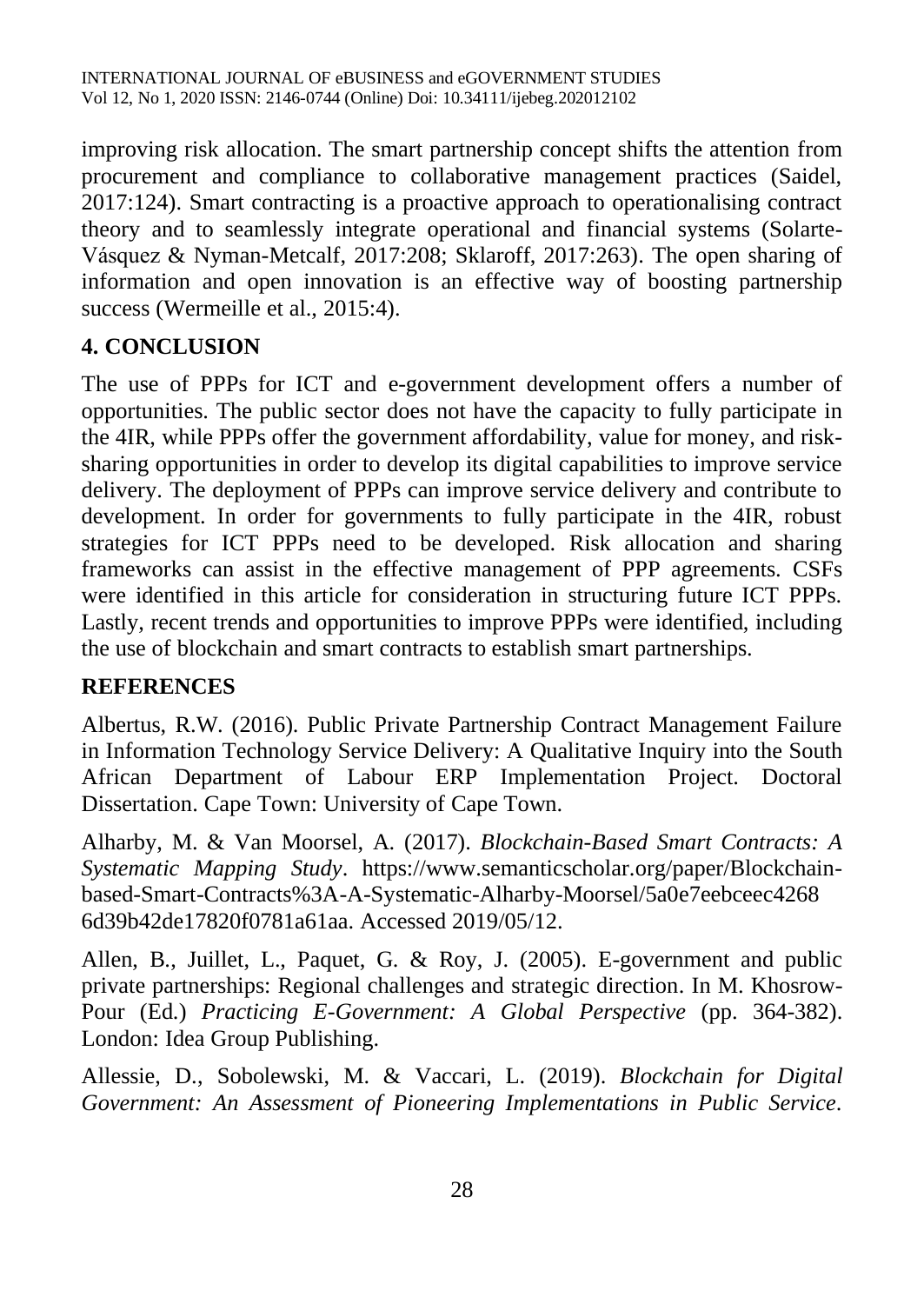[https://joinup.ec.europa.eu/sites/default/files/document/2019-04/JRC115049%20](https://joinup.ec.europa.eu/sites/default/files/document/2019-04/JRC115049%20%20blockchain%20for%20digital%20government.pdf)  [blockchain%20for%20digital%20government.pdf.](https://joinup.ec.europa.eu/sites/default/files/document/2019-04/JRC115049%20%20blockchain%20for%20digital%20government.pdf) Accessed 2019/07/10.

Auriacombe, C. (2016). Towards the construction of unobtrusive research techniques: critical considerations when conducting a literature analysis. *African Journal of Public Affairs.* 9(4), 1-19.

Babatunde, S.O., Perera, S. & Zhou, L. (2015). Methodology for developing a capability maturity levels for PPP stakeholder organisations using critical success factors. *Construction Innovation*, 16(1), 81-110.

Balkaran, S. (2010). *The Fourth Industrial Revolution - Its Impact on the South African Public Sector*. [https://www.academia.edu/22826511/THE\\_FOURTH\\_](https://www.academia.edu/22826511/THE_FOURTH_%20INDUSTRIAL_REVOLUTION_-ITS_IMPACT_ON_THE_SOUTH_AFRICAN%20_PUBLIC_SECTOR)  [INDUSTRIAL\\_REVOLUTION\\_-ITS\\_IMPACT\\_ON\\_THE\\_SOUTH\\_AFRICAN](https://www.academia.edu/22826511/THE_FOURTH_%20INDUSTRIAL_REVOLUTION_-ITS_IMPACT_ON_THE_SOUTH_AFRICAN%20_PUBLIC_SECTOR)  PUBLIC\_SECTOR. Accessed 2019/02/02.

Berryhill, J., Bourgery, T. & Hanson, A. (2018). *Blockchains Unchained: Blockchain Technology and Its Use in the Public Sector*. [https://www.oecd](https://www.oecd-ilibrary.org/governance/blockchains-unchained_3c32c429-en)[ilibrary.org/governance/blockchains-unchained\\_3c32c429-en.](https://www.oecd-ilibrary.org/governance/blockchains-unchained_3c32c429-en) Accessed 2019/03/02.

Bwanali, S. & Rwelamila, P.D. (2016). *The Role of Public Private Partnerships in the Provision of Infrastructure Projects*. [http://openbooks.uct.ac.za/cidb/index.](http://openbooks.uct.ac.za/cidb/index.%20php/cidb/catalog/download/3/1/121-4)  [php/cidb/catalog/download/3/1/121-4.](http://openbooks.uct.ac.za/cidb/index.%20php/cidb/catalog/download/3/1/121-4) Accessed 2019/07/02.

Cong, L.W. & He, Z. (2019). *Blockchain Disruption and Smart Contracts*. [http://www.zhiguohe.com/uploads/1/0/6/9/106923057/bdsc.pdf.](http://www.zhiguohe.com/uploads/1/0/6/9/106923057/bdsc.pdf) Accessed 2019/05/03.

Delmon, J. (2009). *Private Sector Investment in Infrastructure: Project Finance,*  PPP Projects and Risk. (2<sup>nd</sup> ed.) AH Alphen aan den Rijn: Kluwer Law International.

Delmon, J. (2011). *Public Private Partnership Projects in Infrastructure: An Essential Guide for Policy Makers*. Cambridge: Cambridge University Press.

Global Infrastructure Hub (2016). *Allocating Risks in Infrastructure Projects*. [https://ppp.worldbank.org/public-private-partnership/sites/ppp.worldbank.org/](https://ppp.worldbank.org/public-private-partnership/sites/ppp.worldbank.org/%20files/documents/GIHub_Allocating_Risks_PPP_Contracts_EN_2016.pdf)  [files/documents/GIHub\\_Allocating\\_Risks\\_PPP\\_Contracts\\_EN\\_2016.pdf.](https://ppp.worldbank.org/public-private-partnership/sites/ppp.worldbank.org/%20files/documents/GIHub_Allocating_Risks_PPP_Contracts_EN_2016.pdf) Accessed 2019/06/12.

Haenssgen, M. (2018). The struggle for digital inclusion: Phones, healthcare and marginalisation in rural India. *World Development,* 104, 358-374.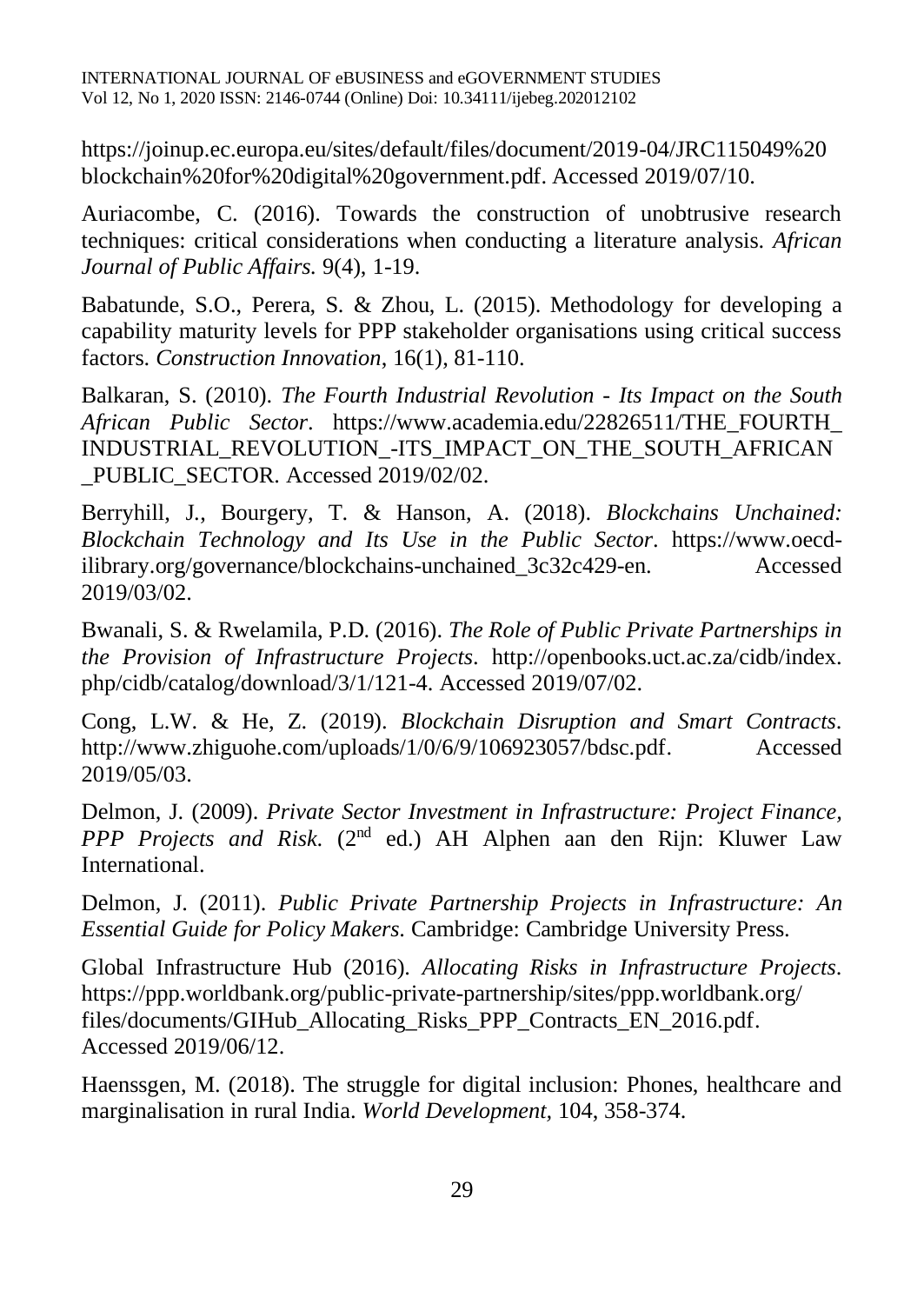International Monetary Fund (IMF) (2004). *Public-Private Partnerships*. [http://](http://www.imf.org/external/np/fad/2004/pifp/eng/031204.htm) [www.imf.org/external/np/fad/2004/pifp/eng/031204.htm.](http://www.imf.org/external/np/fad/2004/pifp/eng/031204.htm) Accessed 2019/06/12.

Iossa, E., Spagnolo, G. & Vellez, M. (2007). *Best Practices on Contract Design in PPPs*. [http://www.docstoc.com/docs/79764790/Best-Practices-on-Contract-](http://www.docstoc.com/docs/79764790/Best-Practices-on-Contract-Design-in-Public-Private-Partnerships)[Design-in-Public-Private-Partnerships.](http://www.docstoc.com/docs/79764790/Best-Practices-on-Contract-Design-in-Public-Private-Partnerships) Accessed 2019/06/12.

Irani, Z., Weerakkody, V., Kamal, M., Hindi, N.M., Osman, I.H., Anouze, A.L., El-Haddadeh, R., Lee, H., Osmani, M. & Al-Ayoubi, B. (2012). An analysis of methodologies utilised in e-government research: A user satisfaction perspective. *Journal of Enterprise Information Management*, 25(3), 298-313.

Kaliannan, M., Awang, H. & Raman, M. (2010). Public-private partnerships for E-government services: Lessons learned from Malaysia. *International Journal of Institutions and Economics*, 2(2), 207-220.

Karamitsos, I., Papadaki, M. & Al Barghuthi, N.B. (2018). Design of the blockchain smart contract: A use case for real estate. *Journal of Information Science*, 9, 177-190.

Kwofie, K.N., Afram, S. & Botchway, E. (2015). A critical success model for PPP public housing delivery in Ghana. *Built Environment Project and Asset Management*, 6(1), 58-73.

Latteman, C., Stieglitz, S. & Kupke, S. (2009). Impact of PPPs to broadband diffusion in Europe. *Transforming Government, People, Process and Policy,* 3(4), 355-375.

Magnier, V. & Barban, P. (2018). *The Potential Impacts of Blockchains on Corporate Governance: A Survey on Shareholders' Rights in the Digital Era*. [https://hrcak.srce.hr/file/312259.](https://hrcak.srce.hr/file/312259) Accessed 2019/06/07.

Min, H. (2019). Blockchain technology for enhancing supply chain resilience. *Business Horizons*, 62, 35-45.

Mouraviev, N. & Kakabadse, N.K. (2012). Conceptualising public private partnerships: A critical appraisal of approaches to meaning and forms. *Society and Business Review*, 7(3), 260-276.

Mumbai, A.A.K. (2013). *How Did Estonia Become a Leader in Technology?* [https://www.economist.com/the-economist-explains/2013/07/30/how-did-estonia](https://www.economist.com/the-economist-explains/2013/07/30/how-did-estonia-become-a-leader-in-technology)[become-a-leader-in-technology.](https://www.economist.com/the-economist-explains/2013/07/30/how-did-estonia-become-a-leader-in-technology) Accessed 2019/05/02.

Narasimhan, R. & Dasa Aundhe, M. (2014). *Explanation of Public Private Partnerships (PPP) Outcomes in E-Government: A Social Capital Perspective*.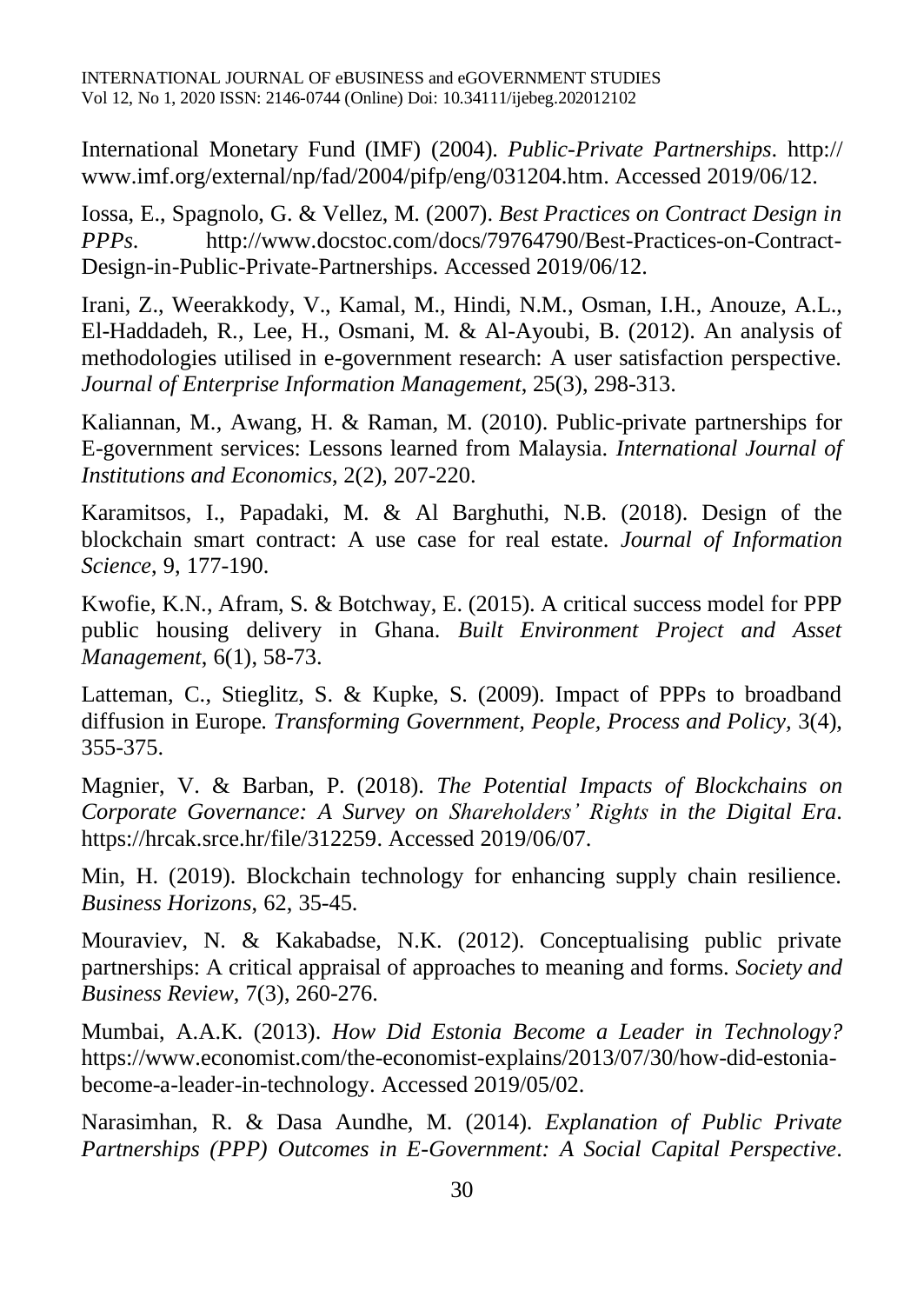[https://pdfs.semanticscholar.org/b4c2/6e80479fbc54001a74aa7f911c3578f7ea91.](https://pdfs.semanticscholar.org/b4c2/6e80479fbc54001a74aa7f911c3578f7ea91.pdf) [pdf.](https://pdfs.semanticscholar.org/b4c2/6e80479fbc54001a74aa7f911c3578f7ea91.pdf) Accessed 2019/04/02.

Nasim, S. & Sushil, S. (2010). Managing continuity and change: A new approach for strategizing in e-government. *Transforming Government, People, Process and Policy*, 4(4), 339-364.

Nel, D. (2014). Systematic Risk Management and Strategic Control in Public Private Partnerships. Doctoral Dissertation. Johannesburg: University of Johannesburg.

Norberg, H.C. (2019). *Unblocking the Bottlenecks and Making the Global Supply Chain Transparent: How Blockchain Technology Can Update Global Trade*. https://www.cgai.ca/unblocking the bottlenecks and making the global supply [\\_chain\\_transparent\\_how\\_blockchain\\_technology\\_can\\_update\\_global\\_trade.](https://www.cgai.ca/unblocking_the_bottlenecks_and_making_the_global_supply_chain_transparent_how_blockchain_technology_can_update_global_trade) Accessed 2019/07/10.

Potnis, D.D. & Pardo, T.A. (2010). Mapping the evolution of e-Readiness assessments. *Transforming Government: People, Process and Policy*, 5(4), 345- 563.

Sadiku, M.N.O., Eze, K.G. & Musa, S.M. (2018). Smart contracts: A primer. *Journal of Scientific and Engineering Research*, 5, 538-541.

Saidel, J. (2017). Smart partnership in contracting: Thriving in a period of intense policy uncertainty. *Nonprofit Professionals Forum*, 8(2), 121-132.

Schulze, E. (2019). *How a Tiny Country Bordering Russia Became One of the Most Tech-Savvy Societies in the world*. [https://www.cnbc.com/2019/02/08/how](https://www.cnbc.com/2019/02/08/how-estonia-became-a-digital-society.html)[estonia-became-a-digital-society.html.](https://www.cnbc.com/2019/02/08/how-estonia-became-a-digital-society.html) Accessed 2019/05/05.

Sharma, V. & Seth, P. (2011). *Effective Public Private Partnership through E-Governance Facilitation*. [https://pdfs.semanticscholar.org/102d/68bd23dfeda3f4](https://pdfs.semanticscholar.org/102d/68bd23dfeda3f4%20bc4f86c77757c0ea42465b.pdf)  [bc4f86c77757c0ea42465b.pdf.](https://pdfs.semanticscholar.org/102d/68bd23dfeda3f4%20bc4f86c77757c0ea42465b.pdf) Accessed 2019/04/12.

Sklaroff, J.M. (2017). *Smart Contracts and the Cost of Inflexibility*. https://papers. ssrn.com/sol3/papers.cfm?abstract\_id=3008899. Accessed 2019/06/02.

Solarte-Vásquez, M.C. & Nyman-Metcalf, K. (2017). Smart contracting: A multidisciplinary and proactive approach for the EU digital single market. *Baltic Journal of European Studies*, 7(2), 208-246.

Solarte-Vásquez, M.C. & Rungi, M. (2018). Perceptions on collaborating affecting the viability of the SMART CONTRACTING approach. *Journal of Management and Change*, 36/37, 34-55.